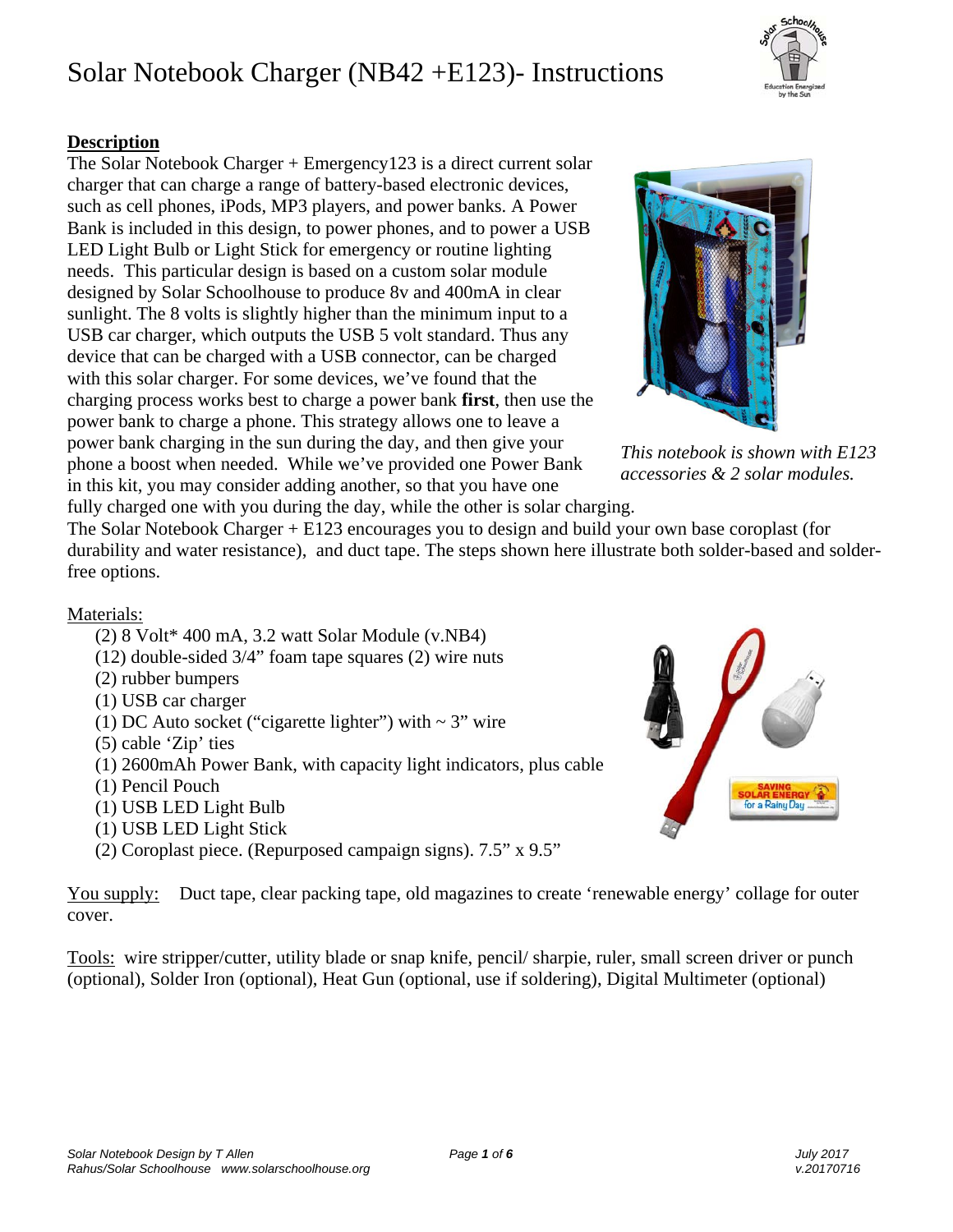



You Supply Tools

#### Directions:



1. Cut two pieces of 4mm thick corrugated plastic (aka coroplast)  $\sim$  7.5" x 9.5". (These dimensions can vary but you should allow minimum 10mm border on all sides around the solar module, with >25- 30mm border along the seam). The channels in the coroplast should align with the short (7.5") side, so that one has the option of threading the wires through channels to the seam. Make sure they are roughly the same size. Trim one to match the other, if needed.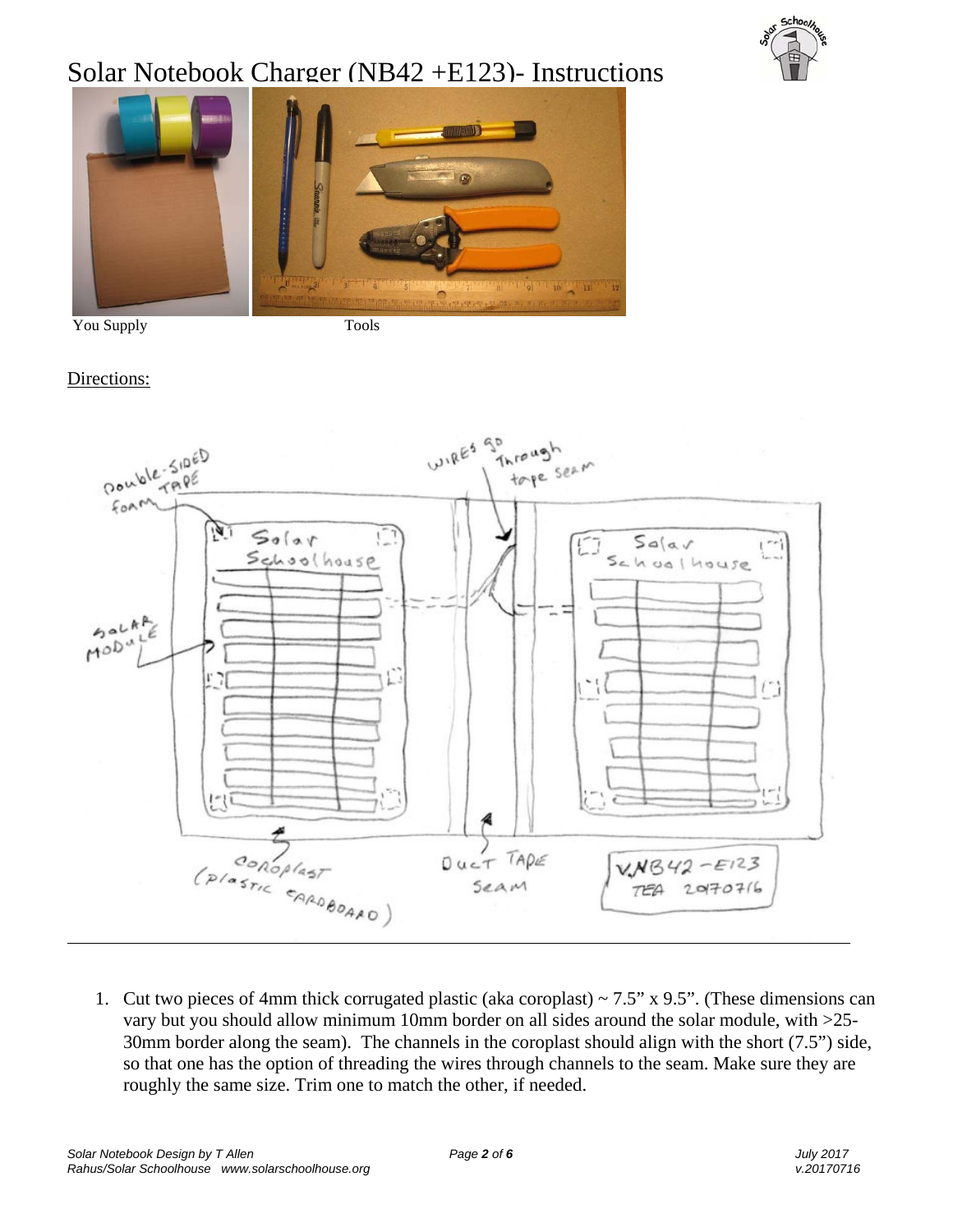

2. Create a binding for your solar notebook by duct-taping the two coroplast pieces together on one of the long edges. Leave a **ONE** inch gap between coroplast pieces. This is enough room to allow the notebook to open and close.. A seam can be made using 2" wide duct tape or 3" wide duct tape.



a. Make a 1" guide., b. use the guide to maintain the 1" gap when making the seam with either 3" wide duct tape or 2" wide duct tape.

3. Place foam tape on back of solar module, in corners and middle. As shown.



4. Place the solar modules on the coroplast. Using a ruler draw a guideline approximately 10mm from the top and bottom, and 20mm from the side. Leave more space toward the seam (where the duct tape is). Use a Sharpie to "ink" the silicon Blob on the back of the solar module, then place the module where you want it and press down. This will leave a mark on the coroplast. Use a snap knife (or xacto knife) to cut a circle around the area of the blob identified by the sharpie mark, halfway through the coroplast, as shown in picture below right.

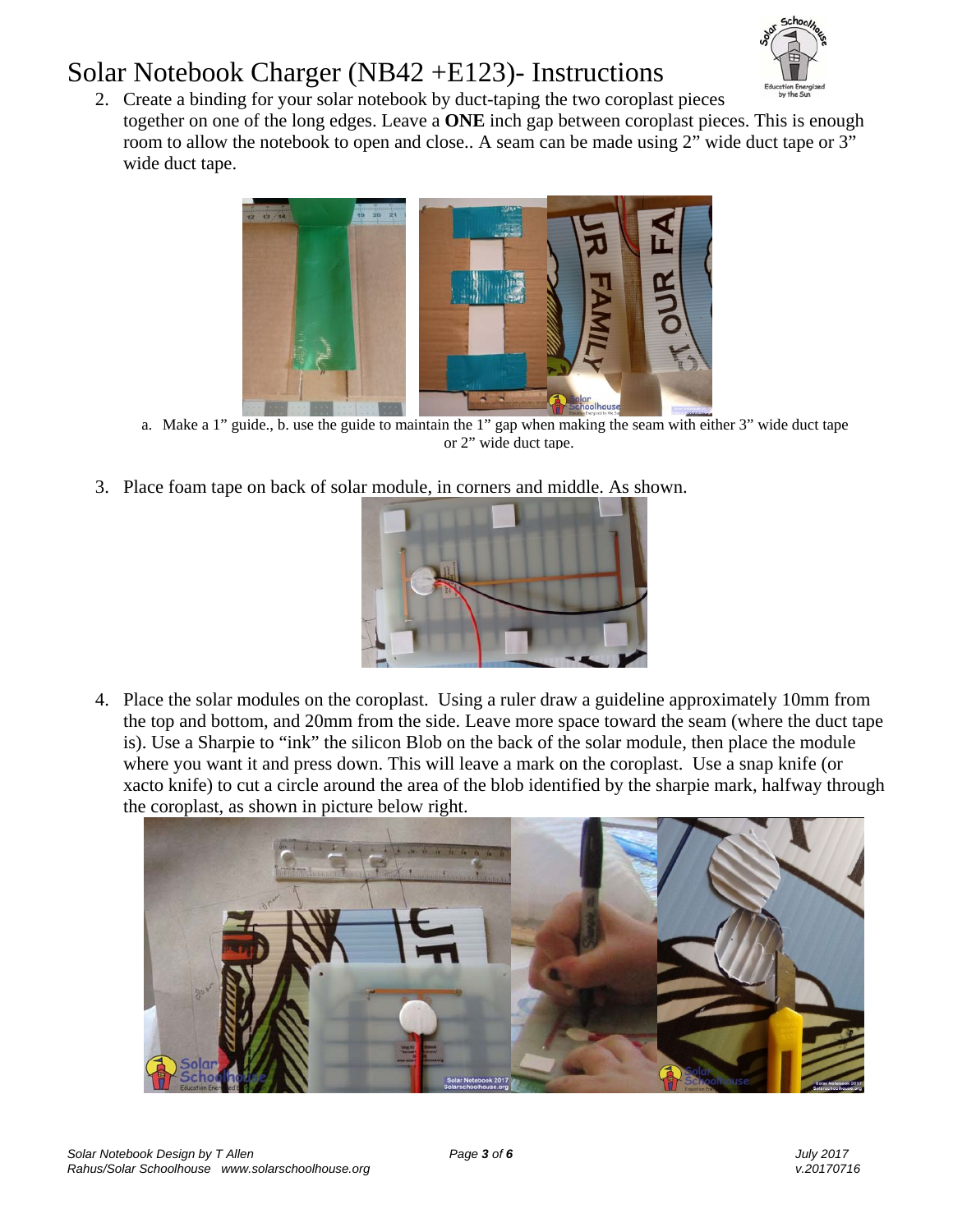

5. Thread the Red and Black wires from the solar module through the hole and along one or two channels toward the seam. You should have left a section in the seam without duct tape, so that you can pull the wires through. Repeat with the other panel. Make sure they line up with each other. Remove the protective paper on the foam tape, place & press the solar modules into place. Try to place it so that the blob sits in the hole that you cut, so that the solar module sits flush with the coroplast. If needed, cut the hole a little bigger.



6. Place the Pencil pouch on the back of the notebook. Attach the pouch to the coroplast using zip ties through the two eyelets (pouch) and small holes in the coroplast (using a screwdriver or punch). Then punch a hole through the pouch and coroplast in the corner away from the wires, near the seam. Secure with a zip tie. Cut a small hole in the pouch near the zipper and thread the wires into the pouch.

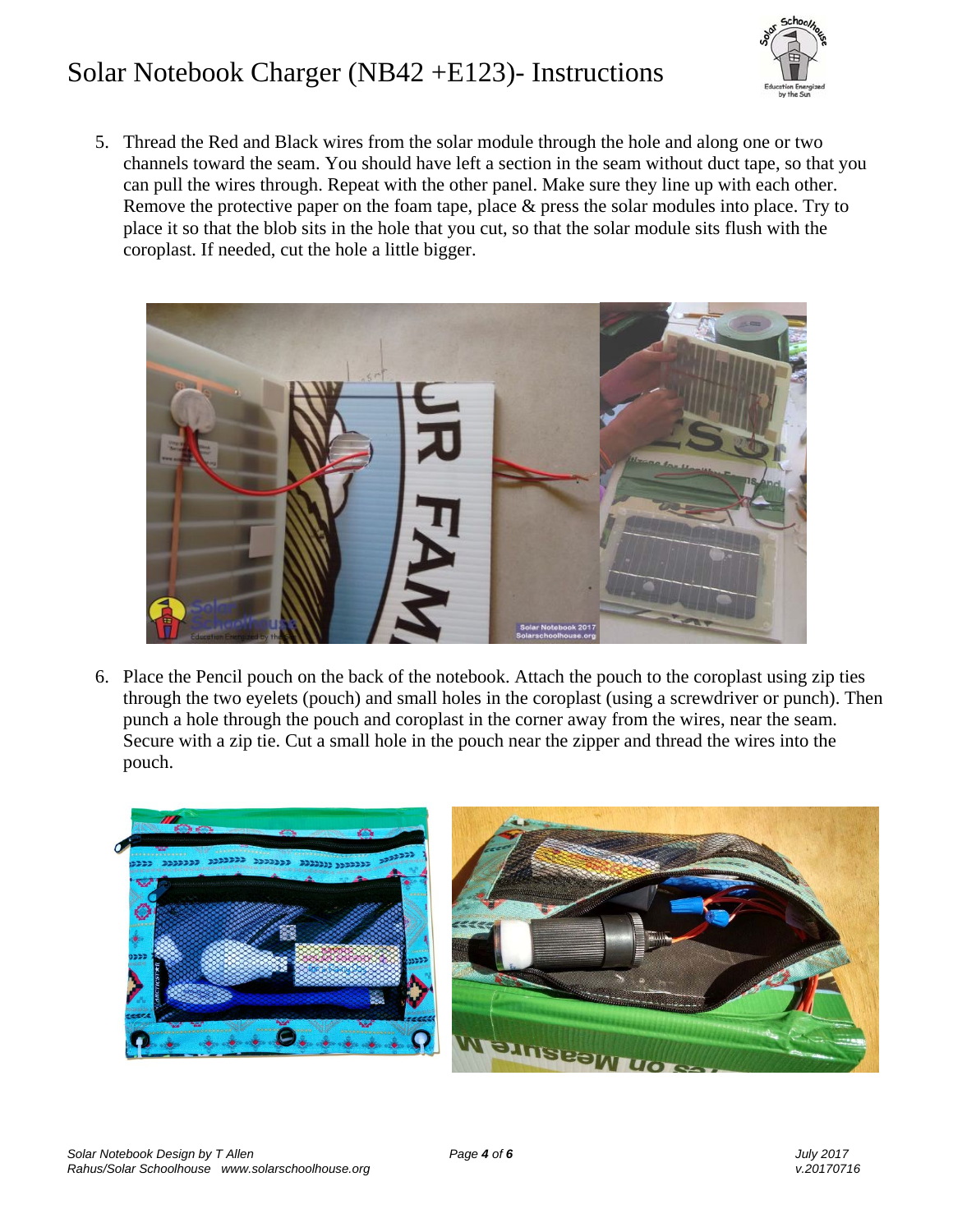

7. Connect the Solar Module wires to the Autosocket.via the SOLDER option or SOLDER-FREE option.(see below)

7a. (SOLDER OPTION) – Unscrew the cap of the autosocket. Using the hot soldering iron, heat the solder on the wire connections to loosen them, and remove the existing  $\sim 3$ " pieces of wire. Take care to avoid touching the plastic part of the autosocket as it will melt. (Alternatively one could snip them off with wire snips.) Strip  $\sim \frac{1}{4}$ " of the insulation off the Solar Mod wires. "Tin" the tips – ie. Add a little solder to the ends before connecting to the autosocket. This will make it easier to connect the two. Be sure to thread the wires through the autosocket cap before soldering to the socket. The RED (+) wire connects to the MIDDLE contact on the socket, while the BLACK (-) wire connects to either of the OUTER contacts. Be sure there is NO wires bridging between the Middle and outer contacts – this will short your circuit, keeping the solar electrons from reaching their desired destination. Screw the cap back in place to complete. *IF 2 solar modules, then solder BOTH Red wires to the center, and BOTH Black wires to the outer contact.*



7b. [SOLDER FREE OPTION] Strip  $\sim \frac{1}{2}$  of the insulation off of the solar module wires AND the wires attached to the autosocket. Twist the RED (+) wires together and secure with a wire nut. Repeat with the Black (-) wires. Ok to unscrew the cap to see which color wire is connected to the MIDDLE contact. This is Always the Positive (+) contact.



8. Insert the USB Car Charger in the Autosocket. TEST the charger in sunshine and see if the green or red light on the USB car charger lights up. Green (or red) light means it works!!